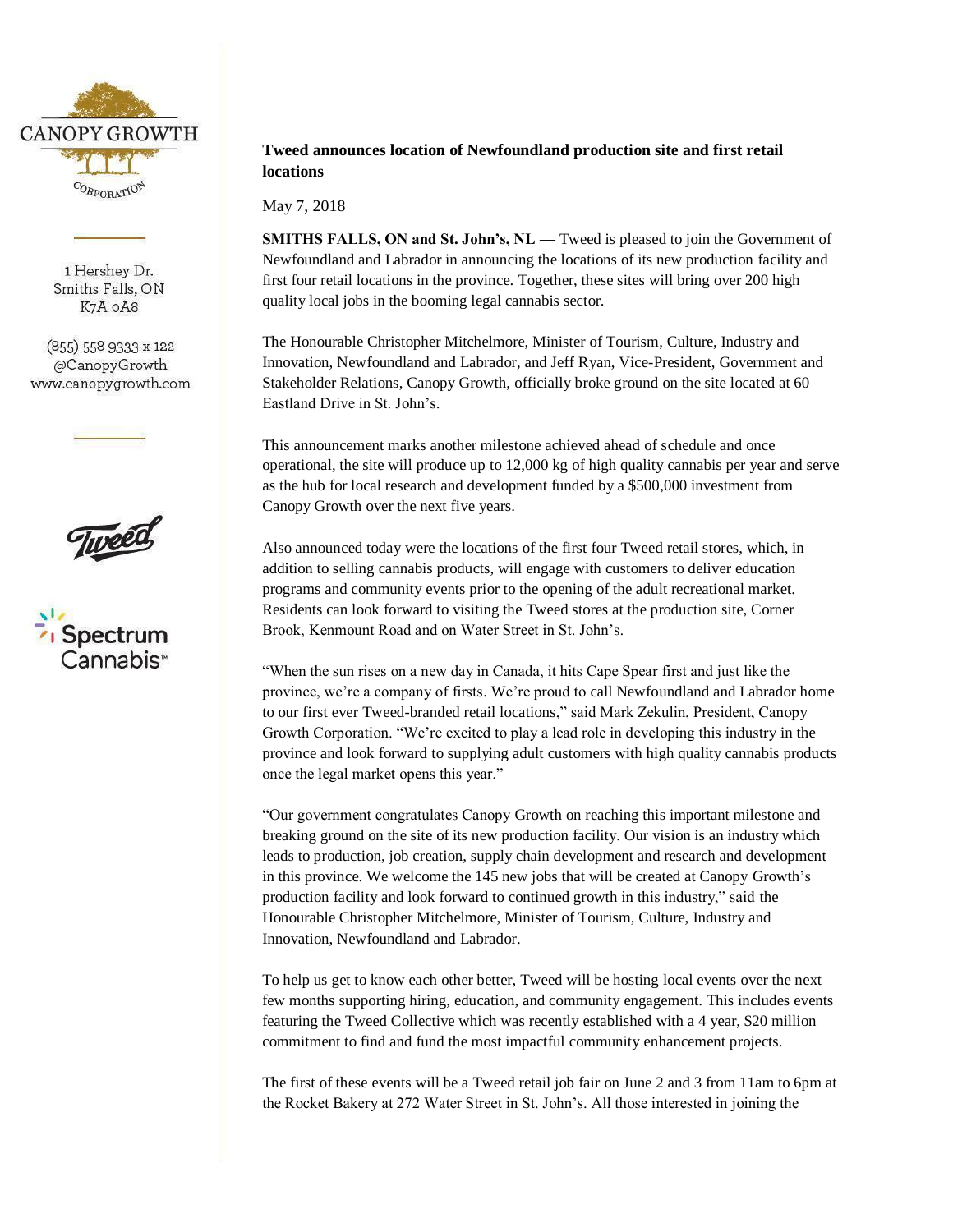Tweed retail team as well as learning more about Tweed and the Tweed Collective are encouraged to drop by.

The Tweed Collective is also currently seeking expressions of interest and community-building project ideas. Learn more and share your idea at: www.TweedCollective.com

Here's to Future Growth (on The Rock).

# **Tweed:**

Jordan Sinclair Director of Communications [Jordan@tweed.com](mailto:Jordan@tweed.com) 613-769-4196

# **Investor Relations:**

Tyler Burns [Tyler.Burns@canopygrowth.com](mailto:Tyler.Burns@canopygrowth.com) 855-558-9333 ex 122

# **Director**:

Bruce Linton [tmx@tweed.com](mailto:tmx@tweed.com)

## **About Tweed**

Tweed is a globally recognized cannabis production brand. It has built a large and loyal following by focusing on quality products and meaningful customer relationships. Tweed doesn't just sell cannabis, it facilitates a conversation about a product we've all heard about but haven't met intimately yet. It is approachable and friendly, yet reliable and trusted. As cannabis laws liberalize around the world, Tweed will expand its leading Canadian position around the globe. Learn more at [www.tweed.com.](http://www.tweed.com/)

### **About Tweed Collective**

Not everyone understands the significance of April 20th. But to us, it's always been clear: it's a day for unity, community, and promoting progressive views on the treatment of cannabis within our society. It's the perfect time to launch Our 420 Commitment. Over the next 4 years, the Tweed Collective will invest \$20 million in socially responsible initiatives. This will transform where and how we live in meaningful ways. We'll find, fund, and foster the best ideas, and invest where it matters most: our communities. If you're an artist, a creator, a builder or just someone with an idea for your community, then join us. Let's Grow Good Together. Learn more at www.tweedcollective.com

#### **About Canopy Growth Corporation**

Canopy Growth is a world-leading diversified cannabis and hemp company, offering distinct brands and curated cannabis varieties in dried, oil and Softgel capsule forms. From product and process innovation to market execution, Canopy